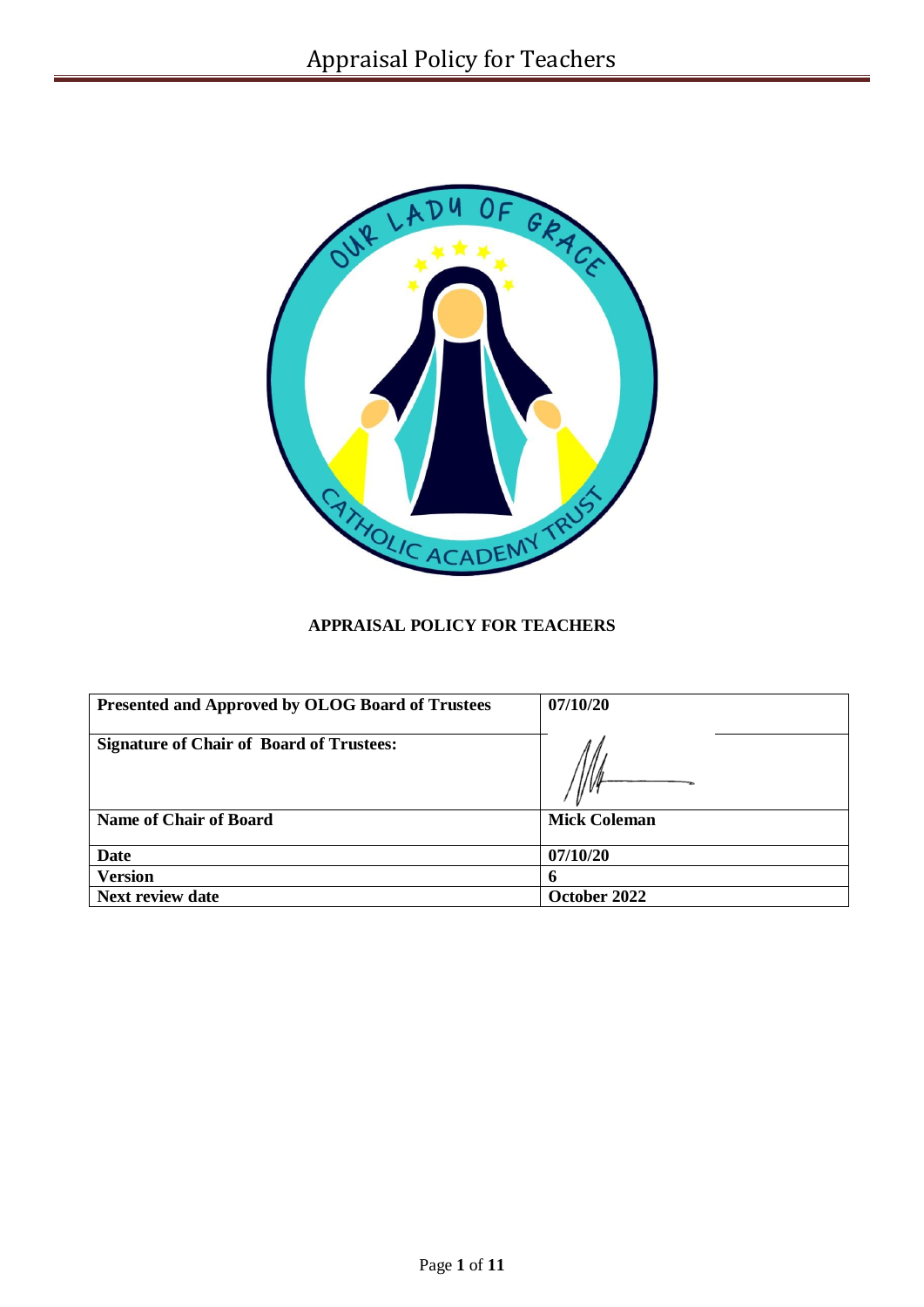#### **OUR LADY OF GRACE CATHOLIC ACADEMY TRUST APPRAISAL POLICY AND PROCEDURE FOR TEACHERS**

### **Together in Christ**

#### **Schools within Our Lady of Grace Catholic Academy Trust are: "places where mercy is freely given; where everyone is welcome, loved, forgiven and encouraged to live the good life of the Gospel". Evangelii Gaudium – Pope Francis**

#### **Commitment to Equality:**

**We are committed to providing a positive working environment which is free from prejudice and unlawful discrimination and any form of harassment, bullying or victimisation. We have developed a number of key policies to ensure that the principles of Catholic Social Teaching in relation to human dignity and dignity in work become embedded into every aspect of school life and these policies are reviewed regularly in this regard.**

### **This Appraisal Policy and Procedure has been approved and adopted by OUR LADY OF GRACE CATHOLIC ACADEMY TRUST on 7th October 2020 and will be reviewed in October 2022. Signed by Chair of Trustees Academy Trust Company: M Coleman**

#### **DEFINITIONS**

In this Appraisal Policy and Procedure, unless the context otherwise requires, the following expressions shall have the following meanings:

- i. 'Academy' means the academy named at the beginning of this Appraisal Policy and Procedure and includes all sites upon which the Academy undertaking is, from time to time, being carried out.
- ii. 'Academy Trust Company' means the company responsible for the management of the Academy and, for all purposes, means the employer of staff at the Academy.
- iii. 'Board' means the board of Directors / Trustees (hereinafter referred to as Trustees) of the Academy Trust Company.
- iv. 'Chair' means the Chair of the Board as appointed from time to time.
- v. 'Clerk' means the Clerk to the Board as appointed from time to time.
- vi. 'Companion' means a willing work colleague not involved in the substance of the employee's performance under review by this Appraisal Policy and Procedure, or a trade union official, an accredited representative of a trade union or other professional association of which the employee is a member, who should be available for the periods of time necessary to meet the timescales under this Appraisal Policy and Procedure.
- vii. 'Diocesan Schools Commission' means the education service provided by the diocese in which the Academy is situated, which may also be known, or referred to, as the Diocesan Education Service.
- viii. 'Directors' means directors appointed to the Board from time to time.
- ix. 'External Adviser' means a suitably skilled and/or experienced person who is appointed by the Governing Board to support the Governing Board in the appraisal of the Headteacher in accordance with this Appraisal Policy and Procedure. The External Adviser must be familiar with the particular needs of a Catholic voluntary academy e.g. in relation to the development of a Catholic academy's ethos and should be independent of the Headteacher.
- x. 'Governing Board' means the body carrying out the employment functions of the Academy Trust Company in relation to the Academy and such term may include the Board or the Local Governing Body of the Academy.
- xi. 'Governors' means, (if appropriate to the context), the governors appointed or elected to the Local Governing Body from time to time.
- xii. 'Headteacher' means the most senior Teacher in the Academy who is responsible for its management and administration. Such Teacher may also be referred to as the Head of School or Principal.
- xiii. 'Local Governing Body' means, (if appropriate to the context), the Governors appointed and elected to carry out specified functions in relation to the Academy as delegated by the Academy Trust Company.
- xiv. 'Standards' means the Teachers' Standards published by the DfE in July 2011 as amended from time to time and, as appropriate, the National Standards of Excellence for Headteachers published by the DfE in January 2015 as amended from time to time.
	- xv. 'Teacher' means a teacher employed by the Academy Trust Company to work at the Academy and, where the context so admits, includes the Headteacher.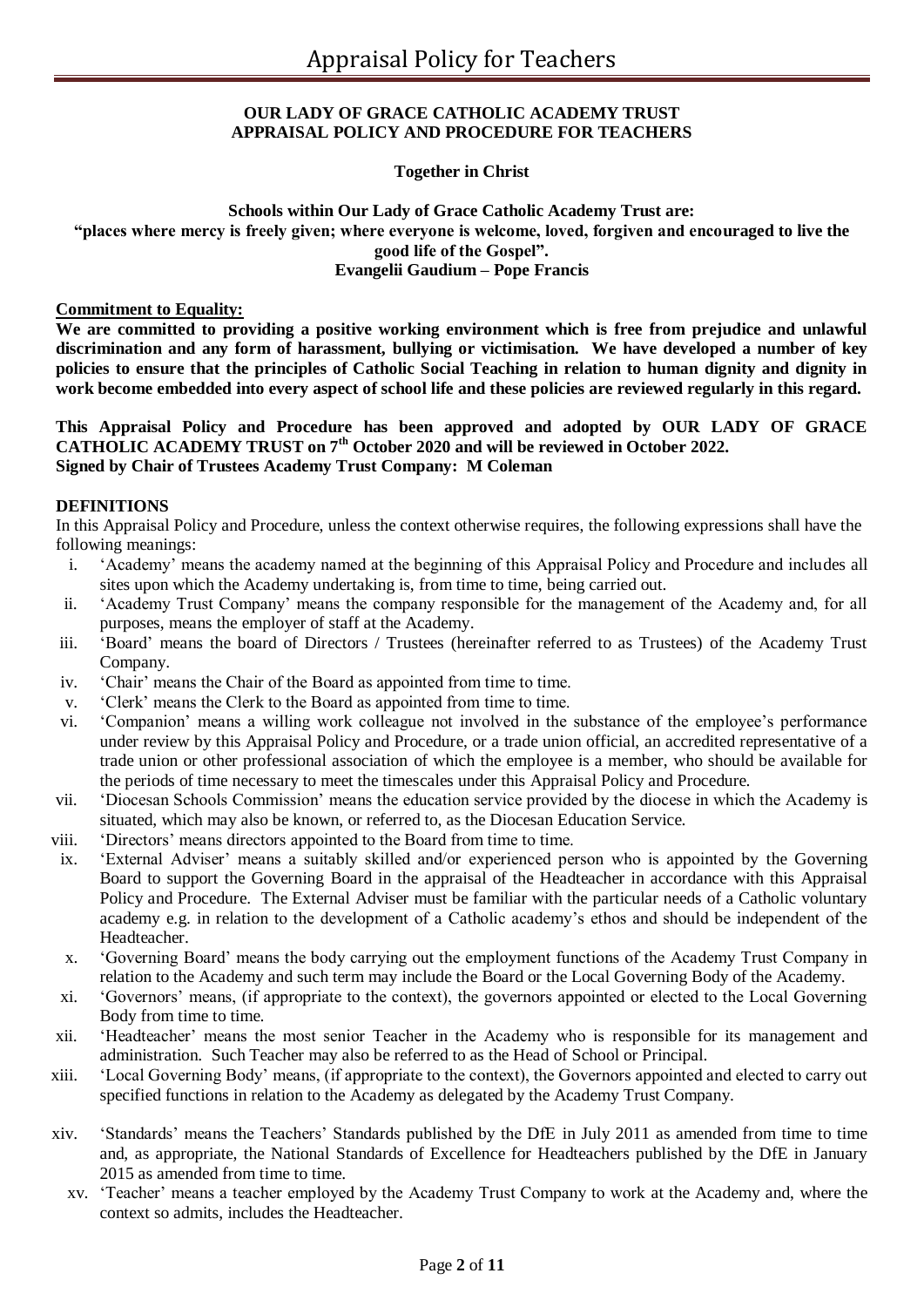- xvi. 'Working Day' means any day on which you would ordinarily work if you were a full-time employee. In other words, 'Working Day' may apply differently to teaching and non-teaching staff. However, part-time and fulltime staff will not be treated differently for the purposes of implementing this Appraisal Policy and Procedure.
- xvii. 'Working Week' means any week that you would ordinarily work.

## **1. APPLICATION**

- 1.1 Subject to Paragraph 1.2 below, this Appraisal Policy and Procedure applies to you if you are an employee or worker at the Academy and are a Teacher or Headteacher (hereinafter referred to as an "employee" or "you").
- 1.2 This Appraisal Policy and Procedure does not apply to Teachers employed under a contract of employment for less than one term, those undergoing induction (i.e. Newly Qualified Teachers) and those who are subject to the Academy's Capability Policy and Procedure.

### **2. SCOPE**

- 2.1 The purpose of this Appraisal Policy and Procedure is to establish a framework for a clear and consistent review of the overall performance of Teachers and for supporting their development within the context of the Academy Trust Company's plan for improving educational provision and performance and in order to enhance Teachers' professional practice. The review shall have regard to the Standards and other applicable codes of practice, such as the Special Educational Needs Code of Practice, where relevant.
- 2.2 The Academy Trust Company is committed to ensuring respect, objectivity, belief in the dignity of the individual, consistency of treatment and fairness in the operation of this Appraisal Policy and Procedure. This commitment extends to promoting equality of opportunity and eliminating unlawful discrimination throughout the Academy community which includes all of the academies in the Academy Trust Company's group.
- 2.3 The Academy Trust Company is committed to providing a supportive working environment for all Teachers through this Appraisal Policy and Procedure. Concerns about a Teacher's performance will always be addressed in the first instance through the operation of this Appraisal Policy and Procedure. Where it is not possible to resolve concerns through the operation of this Appraisal Policy and Procedure it may be necessary to consider whether to invoke the Academy's Capability Policy and Procedure in accordance with Paragraph 9.
- 2.4 This Appraisal Policy and Procedure does not form part of any other procedure but relevant information on appraisal, including Appraisal Reports, may be taken into account in relation to the operation of other applicable policies and procedures.
- 2.5 An employee is entitled to have access, by arrangement, to their personnel file and to request the deletion of time-expired records in line with the provisions of the General Data Protection Regulation and the Data Protection Act 2018.
- 2.6 The Academy Trust Company delegates its authority in the manner set out in this policy.
- 2.7 The Academy Trust Company is committed to ensuring that the operation of this Appraisal Policy and Procedure does not lead to an unnecessary increase in the workload for Teachers and Appraisers. This Appraisal Policy and Procedure will always be applied in a way which is robust and fair, whilst monitoring the impact on workload for Teachers, Appraisers, Trustees and Governors.

## **3. APPRAISAL IN A CATHOLIC CONTEXT**

3.1 Teaching, as a 'work of love, requires a radical commitment and service from all teachers, whatever their faith and whatever point they have reached on their spiritual journey': "The Church looks upon you as co-workers with an important measure of shared responsibility...To you it is given to create the future and give it direction by offering your students a set of values with which to assess their newly discovered knowledge...[The changing times] demand that educators be open to new cultural influences and interpret them for young pupils in the light of Christian faith. You are called to bring professional skills and competence and a high standard of excellence to your teaching...But your responsibilities make demands on you that go far beyond the need for professional skills and competence...Through you, as through a clear window on a sunny day, students must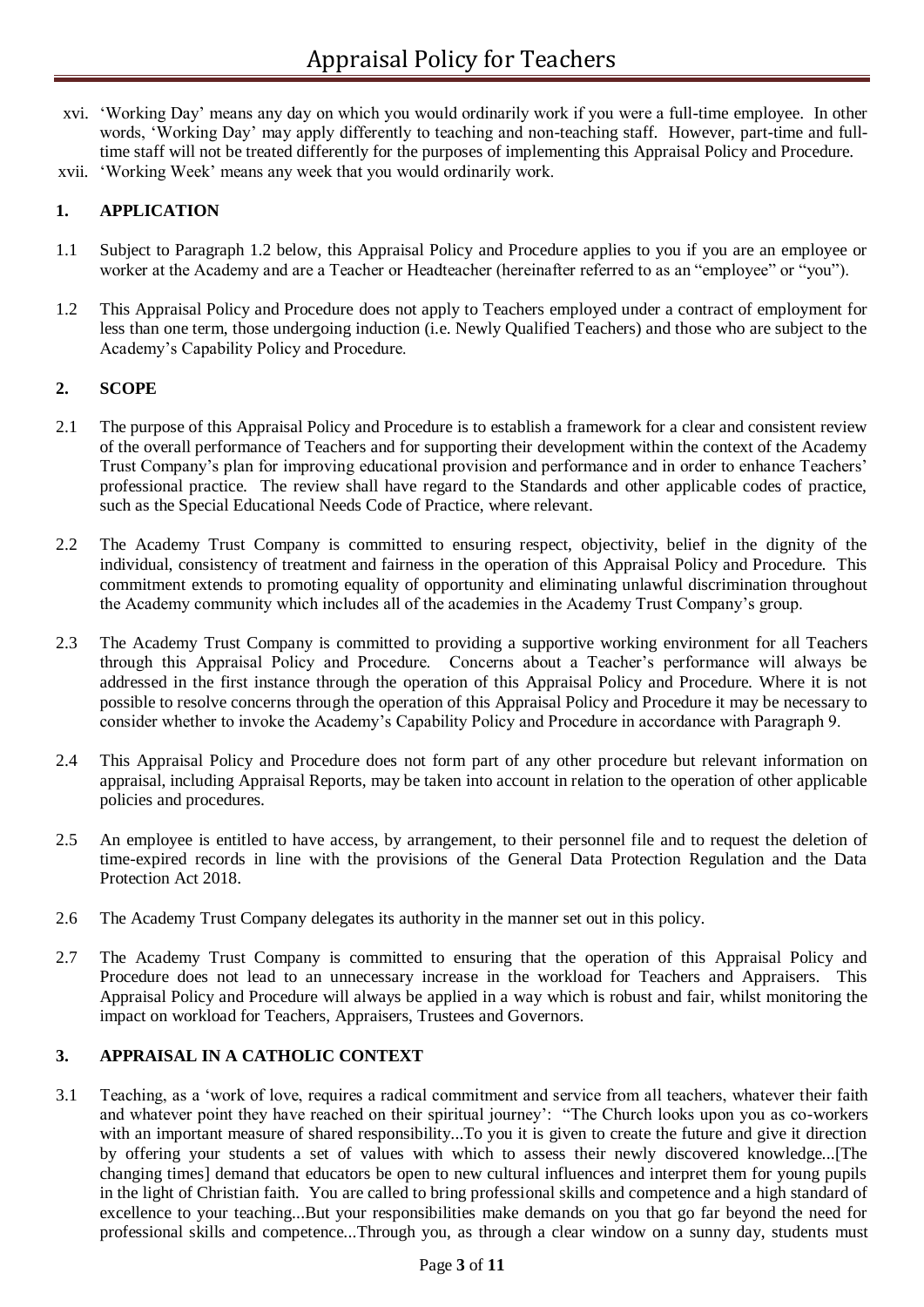come to see and know the richness and joy of a life lived in accordance with Christ's teaching, in response to his challenging demands. To teach means not only to impart what we know, but also to reveal who we are by living what we believe. It is this latter lesson which tends to last the longest"<sup>1</sup>. The Academy Trust Company recognises the challenge for all teachers in carrying out their 'work of love' and is committed to nurturing them throughout their professional careers.

- 3.2 Appraisal will be a supportive and developmental process designed to ensure that all Teachers have the skills and support they need to carry out their role effectively within the context of the Academy Trust Company's ethos. It will help to ensure that Teachers are able to continue to improve their professional practice and to develop as Teachers.
- 3.3 Arrangements for appraisal will be conducted in such a way that employees will be secure in the knowledge that their progress and commitment to the Academy are acknowledged.
- 3.4 Appraisal is a time to celebrate achievement wherever possible, as well as for discerning where there is scope for development. Challenge is at the heart of the Gospels. Christ challenged all whom he encountered, each according to their needs and readiness.
- 3.5 This Appraisal Policy and Procedure offers opportunities to ensure justice for Teachers and pupils alike and has the potential for the expression of Christian qualities such as honesty, self-knowledge, respect for others and their gifts, recognition of the needs and achievements of others, challenge of self and others, personal growth and openness.

## **4. THE APPRAISAL PERIOD**

- 4.1 The Appraisal Period will run for twelve months from  $1<sup>st</sup>$  September to  $31<sup>st</sup>$  August.
- 4.2 Teachers who are employed on a fixed-term or temporary contract of less than one year will have their performance managed in accordance with the principles underpinning this Appraisal Policy and Procedure. The length of the Appraisal Period will be determined by the duration of their contract of employment.
- 4.3 Where a Teacher starts their employment with the Academy Trust Company part-way through the Academy's usual Appraisal Period, the Headteacher or, in the case where the employee is the Headteacher, the Board shall determine the proportionate length of the Appraisal Period for that Teacher with a view to bringing his/her Appraisal Period into line with the Academy's usual Appraisal Period (as per Paragraph 4.1 above) as soon as possible.
- 4.4 Where a Teacher transfers to a new post within the Academy or any other Academy within the Academy Trust Company's Group part-way through an Appraisal Period, the Headteacher or, in the case where the employee is the Headteacher, the Board shall determine, in discussion with the Teacher, whether the Appraisal Period should be re-set and whether the Appraiser should be changed.

## **5. APPOINTING APPRAISERS**

5.1 The table below sets out the persons to be appointed to appraise employee performance during the Appraisal Period depending on the employee who is being appraised:

| <b>Employee Level</b> | <i><b>Appraiser</b></i>                         |
|-----------------------|-------------------------------------------------|
| Headteacher           | A panel appointed by the Governing Board in     |
|                       | accordance with Paragraph 5.3 and supported     |
|                       | by an External Adviser                          |
| Teacher               | A person appointed by the Headteacher,          |
|                       | usually their line manager. Appraisers will     |
|                       | have Qualified Teacher Status and should        |
|                       | have received appropriate training for the role |

<sup>1</sup> <sup>1</sup> Christ at the Centre – a summary of why the Church provides Catholic Schools – Bishops' Conference and Catholic Education Service.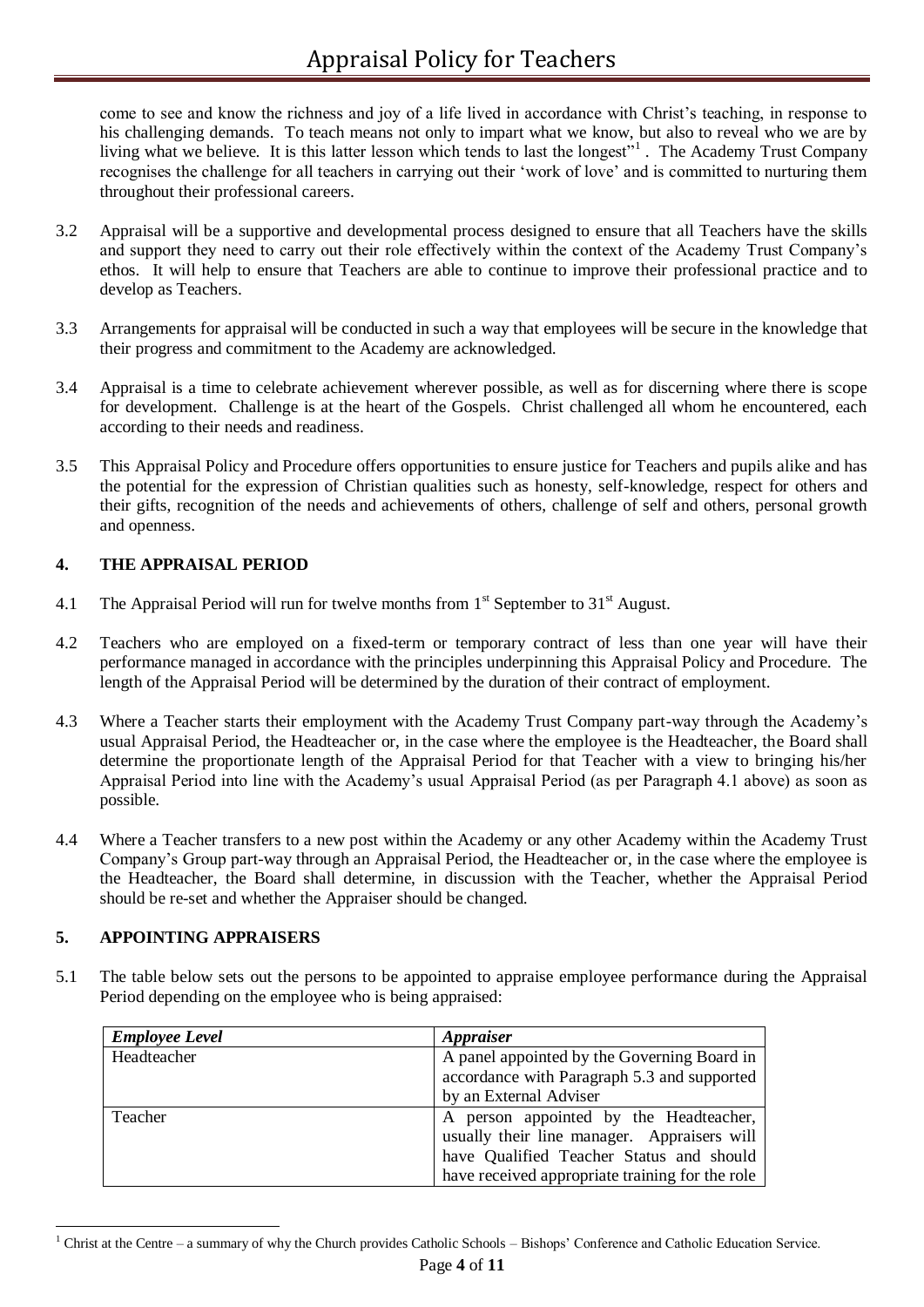- 5.2 In carrying out its duties in accordance with Paragraph 5.1, the Governing Board must appoint an External Adviser to support the Academy Trust Company to appraise the Headteacher.
- 5.3 The task of appraising the Headteacher, including the setting of objectives in accordance with Paragraph 6 below, will be delegated by the Academy Trust Company to a sub-group consisting of three Trustees and/or Governors, which must include at least two Foundation Trustees/Governors. Such Appraisal Panel will be supported by the External Adviser appointed in accordance with Paragraph 5.2 above.
- 5.4 The Appraisal Panel may also seek advice from other external advisers including, but not limited to, the Diocesan Schools Commission.
- 5.5 Where it becomes apparent that an Appraiser appointed by the Headteacher will be absent for the majority of the Appraisal Period, the Headteacher may perform the duties of the Appraiser or delegate those duties to another Teacher for the duration of the absence.
- 5.6 Where a Teacher has an objection to the choice of Appraiser, their concerns will be carefully considered by the Headteacher, or where the Headteacher is the Appraiser, the Chair (or his or her suitably qualified appointee), and where it can be reasonably accommodated, an alternative Appraiser will be provided.

## **6. SETTING OBJECTIVES**

## **General**

1

- 6.1 Appraisal objectives should reflect the Catholic identity and mission of the Academy Trust Company and the values it proclaims<sup>2</sup> and Appraisers are expected to explore the alignment of such objectives with the Academy's priorities and plans, working at all times to ensure that the Catholic ethos is preserved, developed and maintained.
- 6.2 The Appraiser and the employee will engage in a professional dialogue with a view to agreeing a realistic number of objectives which shall be reasonably achievable during the course of the Appraisal Period taking into account the professional development aspirations of the Teacher. Objectives may be revised following discussion with the Teacher if circumstances change. The Academy operates a system of moderation to ensure that all appraisals are carried out in a consistent manner. Objectives will be moderated across the Academy and other academies in the Academy Trust Company's group to ensure that they are consistent between employees with similar experience and levels of responsibility. Should the objectives not be agreed, a record of the employee's comments in relation to the objectives set shall be added to the appraisal documentation but the final decision on allocation of objectives rests with the Appraiser.
- 6.3 The objectives set for each Teacher will, if achieved, contribute to the Academy's plans for improving educational provision and improving the progress, development and well-being of the pupils at the Academy. This will be ensured by including pupil progress targets are included within each Teacher's objectives and the inclusion of at least one of the individual Academy's improvement targets as an objective.
- 6.4 Objectives, where met, should contribute to improving the progress, development and well-being of pupils at the Academy as understood in relation to the Catholic nature of the Academy and so include the academic, spiritual, moral, social, emotional and cultural development of each pupil.
- 6.5 The objectives set for Teachers will be Challenging, Specific, Measurable, Achievable, Realistic and Timebound and will be appropriate to the Teacher's role and level of experience.
- 6.6 The Appraiser will take into account the Academy's work/life balance strategy and the effects of an individual's circumstances, including any disability requiring the implementation of reasonable adjustments, when agreeing objectives and Appraisers will include a review of a Teacher's workload in the Appraisal Report.

 $2^2$  Such values should include the principles of Catholic social teaching in respect of justice for all, the needs of the whole person, respect for the individual and the community and the preferential option for the poor. More information about these principles and how they might apply in the context of appraisal can be found in the CES User Guide.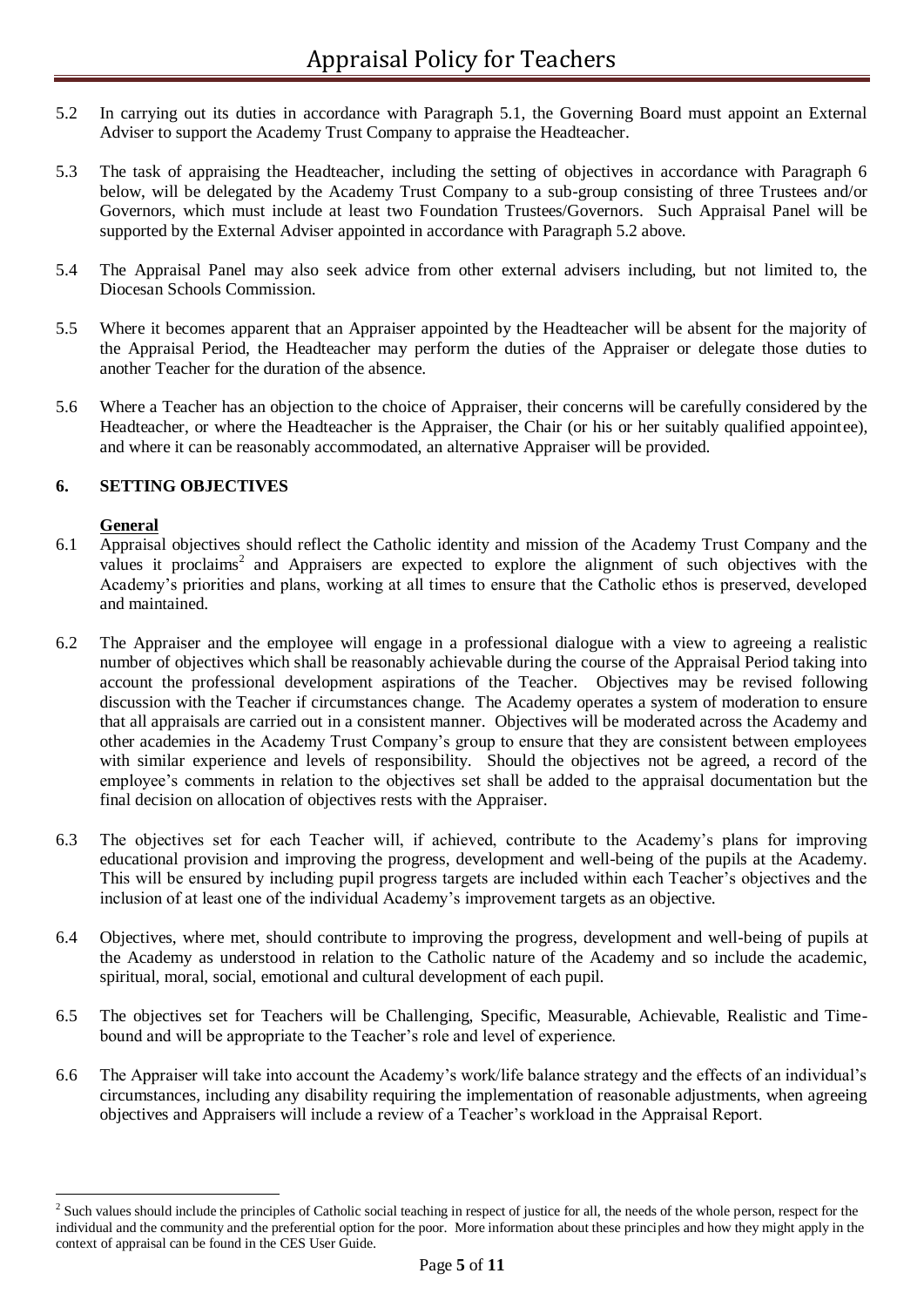6.7 Following discussion between the Appraiser and the employee, set objectives may be revised by the Appraiser in accordance with the needs of the Academy and the Teacher, and any such revision(s) to set objectives will be recorded in writing and a copy will be provided to the employee.

#### **Headteacher**

6.8 In accordance with Paragraph 5, the Headteacher's objectives will be set by the Appraisal Panel in consultation with the External Adviser before, or as soon as reasonably practicable after, the start of each Appraisal Period. The Headteacher's performance will be measured against the Standards.

### **Teachers**

6.9 Objectives for each Teacher will be set before, or as soon as reasonably practicable after, the start of each Appraisal Period. Teachers' performance will be measured against the Standards but for the avoidance of doubt, in accordance with Paragraph 7.2, the Standards should not be used as a checklist against which the Teacher's performance is assessed.

### **7. REVIEWING PERFORMANCE**

### **Gathering Evidence**

- 7.1 In order to review performance, the Appraiser will need to rely on the available evidence obtained in connection with the Teacher's performance. This may include, but is not limited to, classroom observations, task observations, evidence of contribution to the development of the curriculum, reviews of assessment results, reviews of lesson planning records, internal tracking, evidence of good relationships with pupils, colleagues and parents and evidence supporting progress against the Standards. Where possible, the evidence to be obtained should be agreed when the objectives are set and the Academy Trust Company acknowledges that Teachers' performance will not be assessed solely on the basis of assessment results.
- 7.2 For the avoidance of doubt, it will not be necessary for a Teacher to provide evidence against each of the Standards. When collecting evidence, the focus will be on using evidence which is readily available from day to day practice wherever possible.

#### **Observation**

- 7.3 Observation of classroom practice and other responsibilities is important both as a way of reviewing Teachers' performance in order to identify any particular strengths and areas for development and of gaining useful information which can inform academy improvement more generally.
- 7.4 Teachers' performance will be regularly observed but the amount and type of classroom observation will depend on the individual circumstances of the Teacher and the overall needs of the Academy. All observation will be carried out in a supportive fashion and will not lead to unnecessary increases in Teacher workload. Each Academy will undertake observations in line with their monitoring policy.
- 7.5 Unless it is not reasonably practicable, at least 5 Working Days' notice of the date and time of the observation will be given to the Teacher and verbal feedback will be provided by at least the end of the next Working Day with written feedback within 5 Working Days.
- 7.6 Classroom observation will only be carried out by those with Qualified Teacher Status.
- 7.7 In addition to formal observation, the Headteacher or any other senior leader with responsibility for teaching standards may "drop in" usually for a maximum of 30 minutes in order to evaluate the standards of teaching and to check that high standards of professional performance are established and maintained. The length and frequency of "drop in" observations will vary depending on the specific circumstances but will be reasonable.
- 7.8 Teachers who have responsibilities outside the classroom should also expect to have their performance of those responsibilities observed and assessed.
- 7.9 All feedback about lesson observations will be developmental.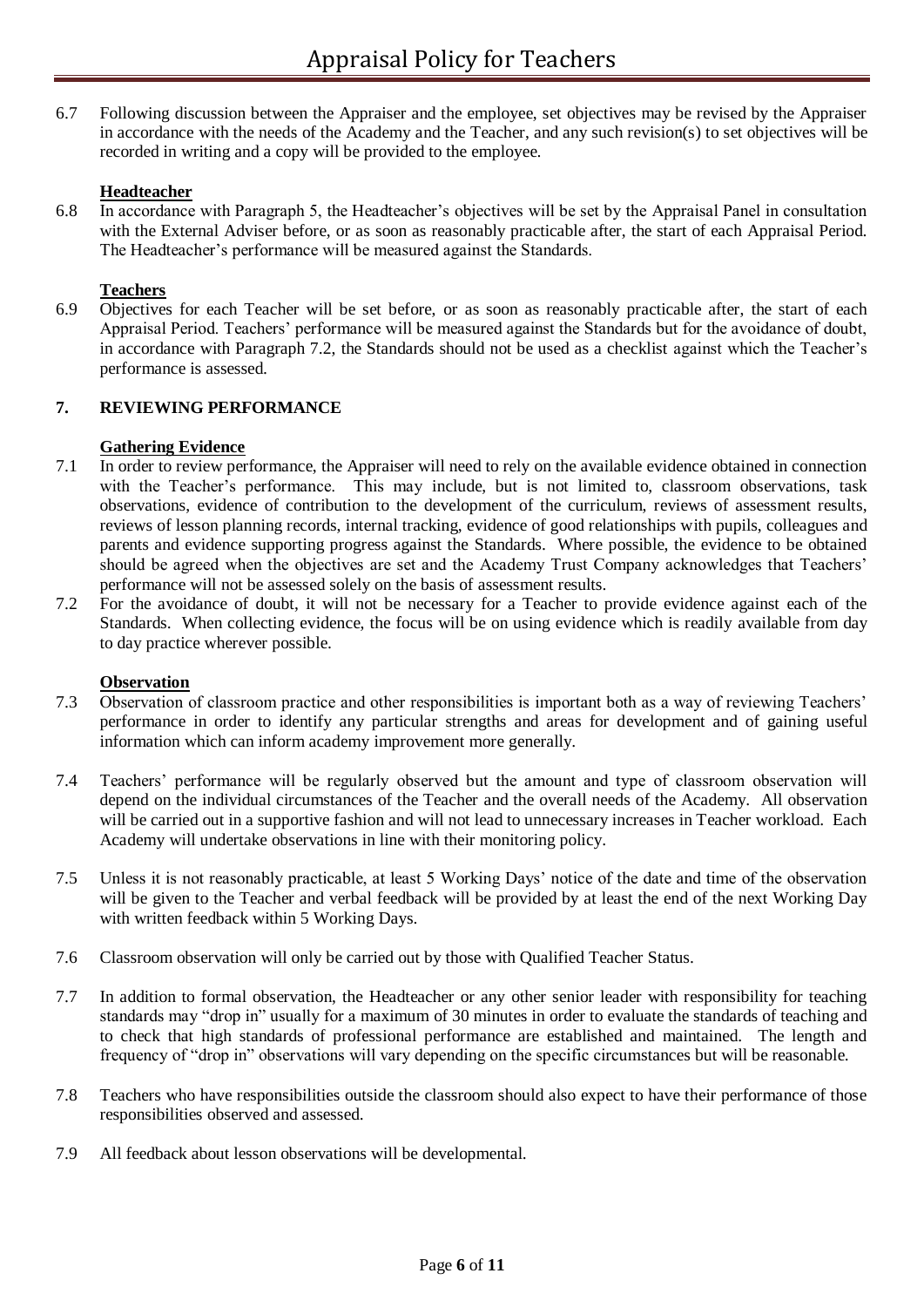## **Development and Support**

7.10 Appraisal is a supportive process which will be used to inform Teachers' continuing professional development. The Academy wishes to encourage a culture in which all Teachers take responsibility for improving teaching through appropriate professional development. Professional development will be linked to the Academy's improvement priorities and to the on-going professional development needs and priorities of individual Teachers.

#### **Informal Support**

- 7.11 A Teacher's line manager may identify concerns on an informal basis at any time about any performance falling short of the standard expected by the Academy and/or the Academy Trust Company and/or the Governing Board (as appropriate).
- 7.12 A Teacher's line manager may also provide informal advice and appropriate support which may include training, coaching, mentoring, counselling, monitoring, working in a professional learning community, learning and development opportunities, supervision, occupational health, arrangements for observation of lessons taught by other Teachers at the Academy or elsewhere or discussing practice with advisory teachers. These arrangements will take into account the Teacher's workload and where possible, will not take place in their PPA time.
- 7.13 Informal support could include reaffirming the expectations that the Academy and/or the Academy Trust Company and/or the Governing Board (as appropriate) has of the Teacher and what support may be provided to help the Teacher to meet those expectations.
- 7.14 Informal support may be recorded in writing and may be referred to at a later stage as evidence of an attempt to address the concerns identified using informal support and the outcome of such attempt. Where any informal support is recorded in writing, the Teacher will be provided with a copy of any written record and will be given 5 Working Days to comment on the written report in writing.

#### **Alternative Support**

- 7.15 There may be a situation where the Teacher's line manager and/or the Appraiser considers that a recent promotion or job change has been a contributory factor in any unsatisfactory performance. In such a case, informal support should be provided as described in Paragraphs 7.11 to 7.14.
- 7.16 If such informal support is ineffective, the Teacher's line manager/Appraiser may offer the Teacher the option of agreeing to voluntarily give up the promotion or job change as an alternative to proceeding with formal action pursuant to Paragraph 9 of this Appraisal Policy and Procedure.

## **8. ANNUAL REVIEW**

- 8.1 In reviewing the performance of the Headteacher the Appraisal Panel must consult the External Adviser appointed pursuant to Paragraph 5.2.
- 8.2 Teachers' performance will be formally reviewed in respect of each Appraisal Period by way of an Annual Review.
- 8.3 The Annual Review is the end point to the annual Appraisal Period but performance and development priorities will be reviewed and addressed throughout the year at interim meetings (which shall be conducted in person or via other appropriate medium depending on the circumstances) which will take place once a term. Teacher Workload will be considered when determining the frequency of such interim meetings and where possible, they will not take place in PPA time.
- 8.4 The Teacher will receive, as soon as practicable following the end of each Appraisal Period, but by no later than 31<sup>st</sup> October for Teachers other than Headteachers and 31<sup>st</sup> December for the Headteacher, a written Appraisal Report. The Teacher will have the opportunity to comment on the Appraisal Report in writing.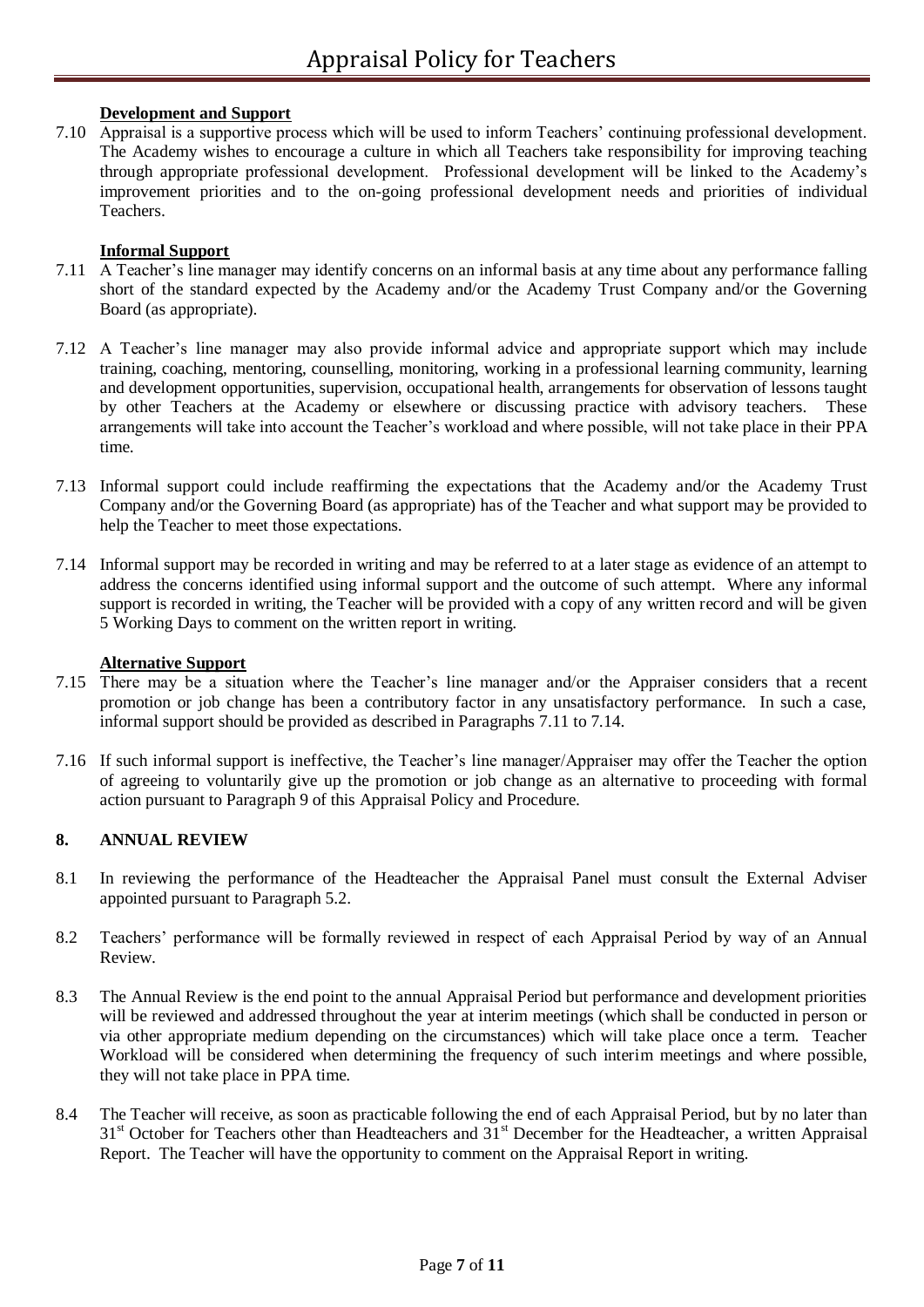- 8.5 The Appraisal Report will include:
- (a) Details of the Teacher's objectives for the relevant Appraisal Period;
- (b) A review of the Teacher's performance of their role and responsibilities against their objectives and the Standards;
- (c) An assessment of the Teacher's training and development needs and details of any action that should be taken to address them;
- (d) A recommendation on pay where that is relevant  $(NB pay$  recommendations need to be made by  $31^{st}$ *December for Headteachers and by 31st October for Teachers other than Headteachers*);
- (e) A space for the Teacher's own comments
- 8.6 A review meeting will take place after the end of the Appraisal Period to discuss the content of the Appraisal Report and the Teacher's written comments in the Appraisal Report (if any), to decide any further action required, including setting a period for review of performance, and to inform objective setting for the next Appraisal Period.
- 8.7 Where it has not been possible for Teachers to fully meet their objectives because the agreed support has not been provided this will be taken into account in the review meeting.

### **9. TEACHERS (INCLUDING HEADTEACHERS) EXPERIENCING DIFFICULTIES**

- 9.1 It is the Academy's aim, when dealing with a Teacher experiencing difficulties, to provide support and guidance through the appraisal process in such a way that the Teacher's performance improves and the problem is, therefore, resolved.
- 9.2 Where it is apparent that a Teacher's personal circumstances are leading to difficulties at work, the Academy will aim to establish informally whether the reason is due to ill-health, lack of competence, misconduct or other mitigating personal circumstances. Support will then be offered and/or appropriate action taken as soon as reasonably practicable, without waiting for the Annual Review detailed in Paragraph 8. Support could include informal advice and appropriate support which may include training, coaching, mentoring, counselling, monitoring, working in a professional learning community, learning and development opportunities, supervision, occupational health, arrangements for observation of lessons taught by other Teachers at the Academy or elsewhere or discussing practice with advisory teachers. Support programmes and meetings to discuss support programmes will take into account the Teacher's workload and where possible, meetings will not be held in PPA time.
- 9.3 If an Appraiser identifies through the appraisal process, or via other sources of information, that the difficulties experienced by a Teacher are such that, if not rectified, could lead to the Academy's Capability Policy and Procedure being invoked, the Appraiser, the Headteacher or a member of the senior leadership team (as appropriate) will meet with the Teacher to:
- (a) Give clear written feedback to the Teacher about the nature and seriousness of the concerns;
- (b) Give the Teacher the opportunity to comment on, refute, explain and discuss the concerns;
- (c) Give the Teacher at least 5 Working Days' notice that a meeting will be held to discuss targets for improvement alongside a programme of support, and inform the Teacher that they have the right to be accompanied at any such meetings by a Companion;
- (d) In consultation with the Teacher at the above meeting, an action plan with support will be established (e.g. coaching, training, in-class support, mentoring, structured observations, visits to other classes or academies or discussions with advisory teachers) that will help address those specific concerns;
- (e) Make clear how progress will be monitored and when it will be reviewed; and
- (f) Explain the implications and process if no, or no sufficient, improvement is made.
- 9.4 The Teacher's progress will continue to be monitored as part of the appraisal process and a reasonable time will be given for the Teacher's performance to improve. The relevant monitoring period will depend on the circumstances but will usually be between four and ten Working Weeks, with appropriate support as agreed in the action plan detailed in Paragraph 9.3(d) above, in order that the aim of improving performance can be achieved. During this monitoring period the Teacher will be given regular feedback on his or her progress and arrangements will be made to modify the support programme if appropriate.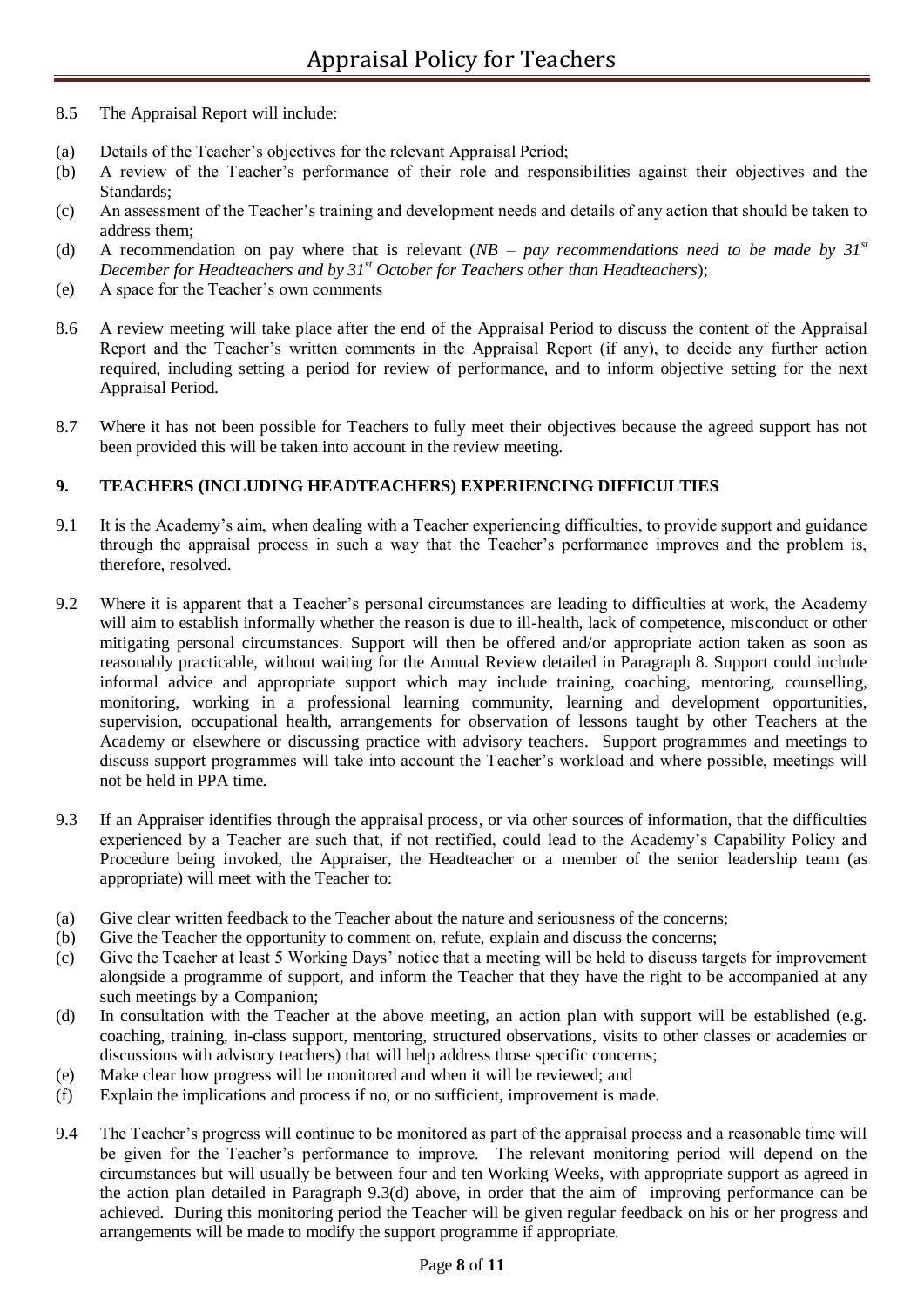- 9.5 At the end of the monitoring period referred to in Paragraph 9.4 above, if sufficient improvement is made, such that the Teacher is performing at a level that indicates there is no longer a possibility of the Academy's Capability Policy and Procedure being invoked, the Teacher will be informed of this at a formal meeting with the Appraiser or Headteacher. Following this meeting, the appraisal process will continue as normal. The Teacher will be given at least 5 Working Days' notice of such formal meeting and will have the right to be accompanied by a Companion. The outcome of such meeting will be confirmed in writing to the Teacher within 5 Working Days of the meeting taking place.
- 9.6 If no, or no sufficient, improvement has been made by the end of the monitoring period referred to in Paragraph 9.4 above, the Teacher will be invited to a transition meeting with the Appraiser to determine whether the Academy's Capability Policy and Procedure needs to be invoked or whether the appraisal process will remain in place. The Teacher will be given at least 5 Working Days' notice of such meeting and shall be entitled to be accompanied at the meeting by a Companion. The outcome of such meeting will be confirmed in writing to the Teacher within 5 Working Days of the meeting.
- 9.7 Prior to invoking the Capability Policy and Procedure, the Appraiser will seek to ensure that the Teacher has undergone an appropriate period of induction to their role, an up to date job description has been issued to them, professional standards and overall expectations of performance have been made clear and the Teacher's performance has been monitored and feedback has been provided.
- 9.8 Whilst the Appraisal Report does not form part of any formal capability or disciplinary procedures any relevant information from the appraisal process including the Appraisal Report may be taken into account by those responsible for taking decisions about capability and disciplinary matters.

## **10. APPEALS**

- 10.1 Teachers have a right of appeal against any of the entries in the written Appraisal Report and a separate right of appeal against a decision to invoke the Academy's Capability Policy and Procedure made at a meeting as set out in Paragraph 9.6 above. If an appeal relates to a decision about pay, the employee is referred to the Academy's Pay Policy and Procedure.
- 10.2 An appeal lodged in accordance with Paragraph 10.1 must be made in writing to the Clerk and lodged within 10 Working Days of receipt of the Appraisal Report (which will usually be received in the review meeting referred to in Paragraph 8.6) or the letter confirming the outcome of the meeting provided for in Paragraph 9.6.
- 10.3 The appeal letter must set out the grounds of the appeal in detail.
- 10.4 An Appeal Meeting will normally be held within 20 Working Days of an appeal letter being received by the Clerk.
- 10.5 In the case of an appeal by the Headteacher, the appeal will be heard by a Trustee appointed by the Board (such individual will be independent of the sub-group appointed in Paragraph 5.3). In the case of an appeal lodged by any other Teacher, the appeal will usually be heard by the Headteacher unless they have participated in the appraisal review which is being appealed, in which case the appeal will be heard by an individual appointed by the Board assisted by a representative appointed by the Local Governing Body (if the Board deems this is necessary).
- 10.6 The outcome of the Appeal Meeting will be confirmed in writing to you within 5 Working Days of the date of the Appeal Meeting. The decision reached following the Appeal Meeting is final and there will be no further right of appeal. The possible outcomes of an Appeal Meeting are any one or more of the following (as appropriate):
- (a) the entries made in the Appraisal Report are upheld;
- (b) the outcome of the meeting provided for in Paragraph 9.6 stands and the Capability Policy is invoked;
- (c) the appeal is upheld and any disputed entries in the Appraisal Report are referred back to the Appraiser for reconsideration;
- (d) the outcome of the meeting under Paragraph 9.6 is overturned and the appraisal process will continue as normal.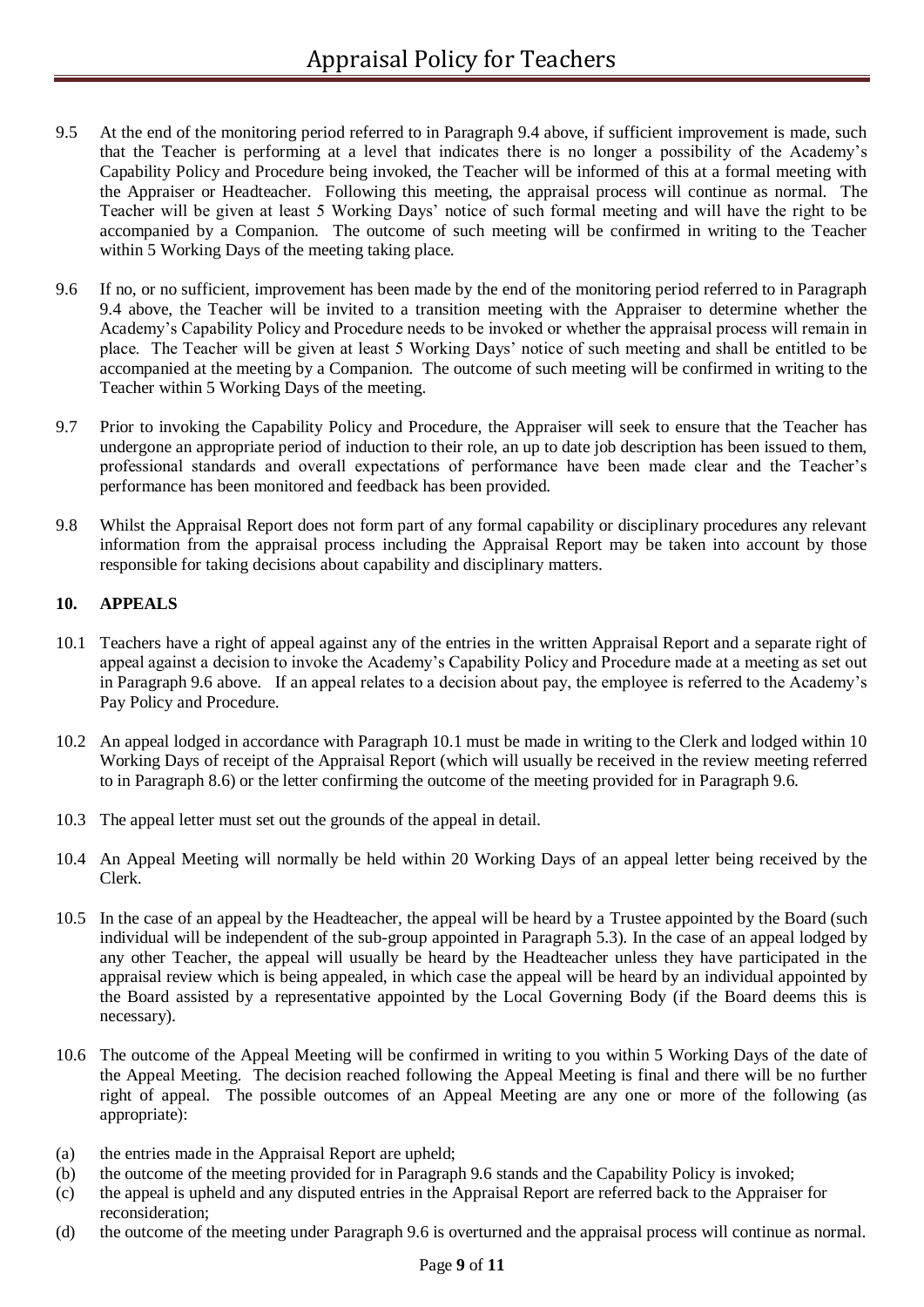10.7 Where an appeal is against entries in the Appraisal Report and the outcome of a meeting heard under Paragraph 9.6, the appeals will be heard together. For the avoidance of doubt, it will be possible for the outcome of each appeal, where both entries in the Appraisal Report and the outcome of a meeting heard under Paragraph 9.6 are appealed, to be different.

## **11. COMPANION**

- 11.1 Where a meeting is held under Paragraphs 9 or 10 above, you may be accompanied by a Companion.
- 11.2 You must let the person appointed to hold such meeting under Paragraphs 9 or 10 above know who your Companion will be at least one Working Day before the meeting.
- 11.3 If you have any particular reasonable need, for example, because you have a disability, you can also be accompanied by a suitable helper.
- 11.4 Your Companion can address the meeting in order to:
- (a) put your case;
- (b) sum up your case;
- (c) respond on your behalf to any view expressed at the meeting; and
- (d) ask questions on your behalf.
- 11.5 Your Companion can also confer with you during the meeting.
- 11.6 Your Companion has no right to:
- (a) answer questions on your behalf;
- (b) address the meeting if you do not wish it; or
- (c) prevent you from explaining your case.
- 11.7 Where you have identified your Companion and they have confirmed in writing to the relevant person appointed under Paragraphs 9 or 10 that they cannot attend the date or time set for the meeting, the meeting will be postponed for a period not in excess of five Working Days from the date set by the Academy to a date and time agreed with your Companion. Should your Companion subsequently be unable to attend the rearranged date, the meeting may be held in their absence or written representations will be accepted.

#### **12 TIMING OF MEETINGS**

The aim is that meetings under this Appraisal Policy and Procedure will be held at mutually convenient times but depending on the circumstances, meetings may:

- 12.1 need to be held when you were timetabled to teach;
- 12.2 exceptionally be held during planning, preparation and administration time if this does not impact on lesson preparation;
- 12.3 exceptionally be held after the end of the academy day;
- 12.4 not be held on days on which you would not ordinarily work;
- 12.5 be extended by agreement between the parties if the time limits cannot be met for any justifiable reason.

#### **13 VENUE FOR MEETINGS**

Any meeting held under Paragraphs 9 or 10 may be held off the Academy site to minimise any distress to the employee.

#### **14 ASSISTANCE**

Where matters fall to be decided under Paragraphs 9 or 10, the Diocesan Schools Commission may send a representative to advise the Academy Trust Company.